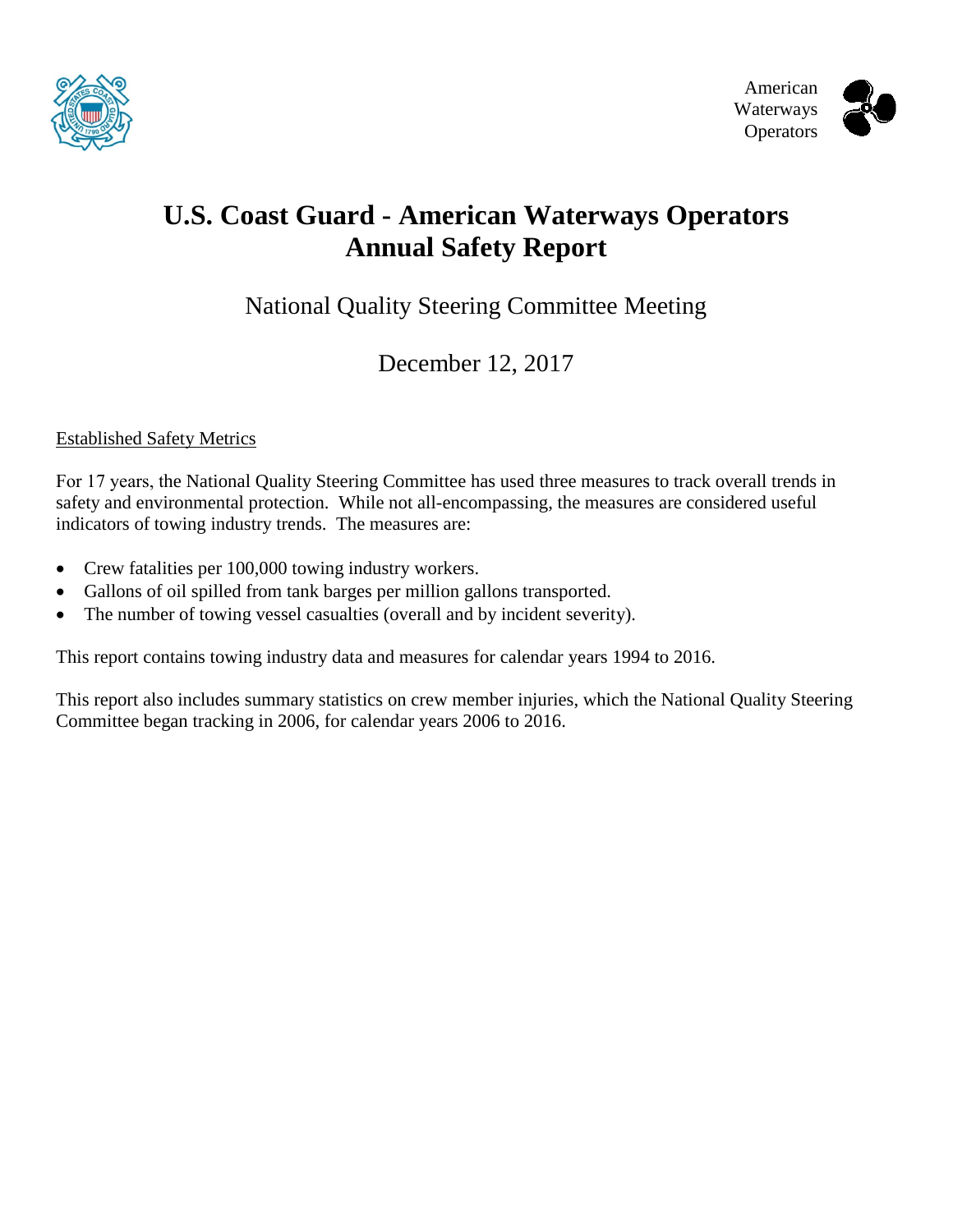## **Crew Fatalities**

In 20[1](#page-1-0)6, there were eight operational towing vessel crew fatalities<sup>1</sup>. While fifteen deaths were reported to the Coast Guard aboard towing vessels in 2016, only eight were directly related to towing vessel operations. The other seven deaths were due to existing medical conditions (5) and accidental overdose (2).

 Of the eight crew fatalities, one casualty accounted for three deaths. In this case, a towing vessel allided with a spudded barge at a bridge construction site and sank. After vessel salvage and investigation it was determined one crewman was crushed below deck upon impact and two others drowned after the vessel sank. In separate incidents, three crewmembers were crushed between objects (one fell between a tug and barge, one fell between two barges, and another was caught between the rake of one barge and another when mooring into a fleeting area). Two other crewmen died as a result of falling into the water (one fell while working on a fleeting area barge and another fell or jumped into the water attempting to escape from a capsizing towing vessel).

Chart 1 shows the annual fatality count, the linear trend line and the 5-year moving average for calendar years 1994 through 2016.



# *Chart 1 - Crew Fatalities by Calendar Year*

<span id="page-1-0"></span><sup>&</sup>lt;sup>1</sup>The death of a crew member serving onboard a towing vessel or barge is considered a crew fatality. A missing crew member is also recorded as a crew fatality. Deaths due to existing medical conditions, natural causes, and deaths of external parties, shipyard workers or shore-side workers are excluded from this measure.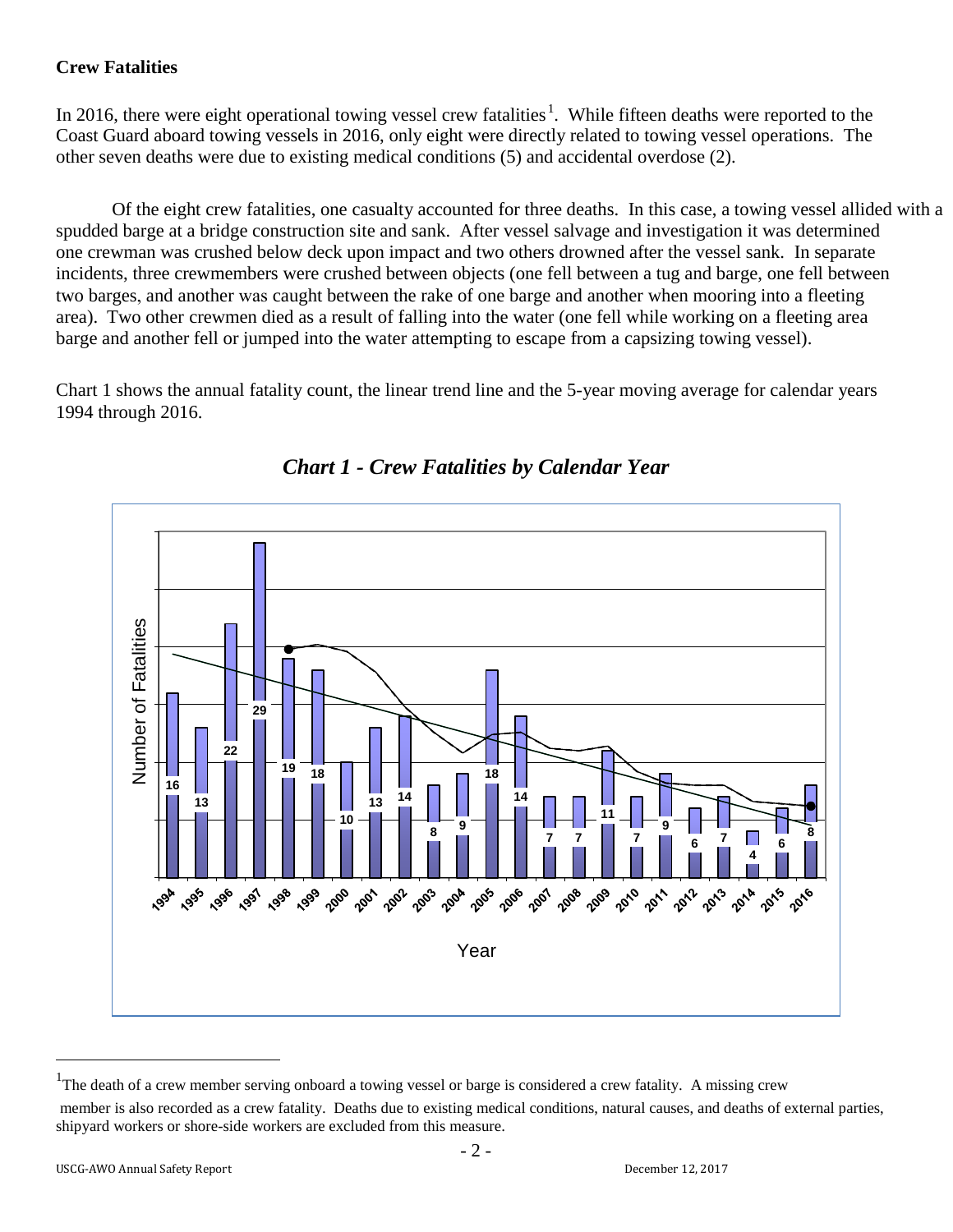Chart 2 shows the distribution of crew fatalities by accident type. The largest number of crew fatalities is attributed to falls overboard (77 of 158, 49%). The next largest group of fatalities is attributed to asphyxiation (25 of 158, 16%).



*Chart 2 - Crew Fatalities by Accident Type (CY 2000 – 2016)*

Chart 3 shows the number of fatalities resulting from falls overboard for calendar years 2010 to 2016. While the annual number of fatalities for all accident types has steadily decreased, the number of fatalities due to falls overboard has remained constant.



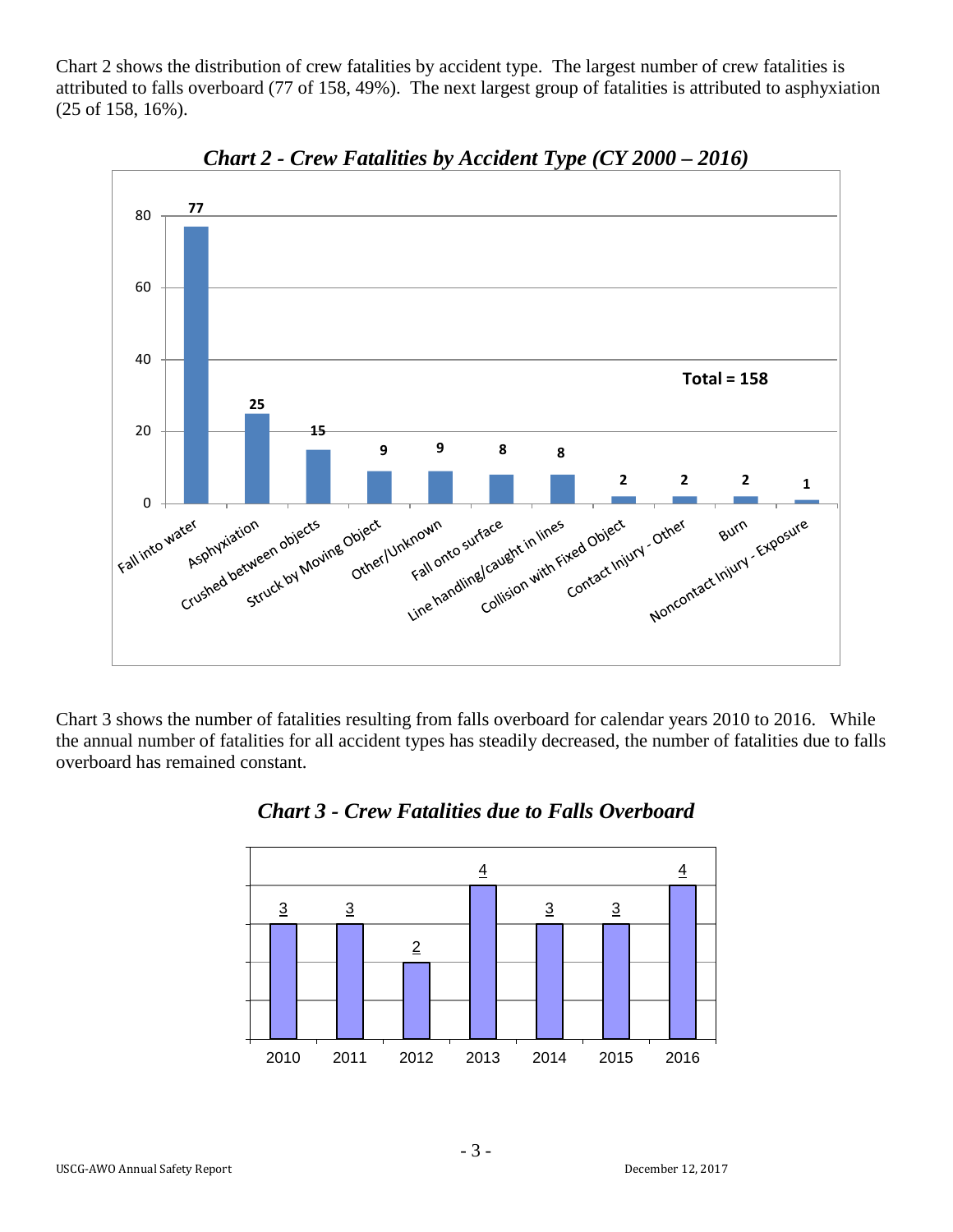## **Crew Fatality Rate**

While the 2016 projected crew fatality rate per 100,000 FTE is nine, there were actually only eight operational crew fatalities, one less than the model projected. Chart 4 shows the crew fatality rate from 1994 to 2016. The crew fatality rate is calculated using the "Mercer Model", which was developed with AWO-funded research. The denominator for this rate is derived from the number of towing vessels in operation, as reported by the U.S. Army Corps of Engineers (USACE). The most recent data available is one calendar year behind the Coast Guard data. The 2015 USACE data was delayed due to new publication software and as a result the final data was presented in a different format than in previous years. Additional time was required to review the raw data and produce a data set comparable to that used in previous years.



# *Chart 4 - Crew Fatality Rate per 100,000 FTE [2](#page-3-0)*

Table 1 shows the fatality rates per 100,000 FTE calculated by the Bureau of Labor Statistics (BLS) for all workers from 2012 to 2015<sup>[3](#page-3-1)</sup>. Additionally, Table 1 shows the fatality rates for the transportation sector and towing industry. For 2015 the towing industry fatality rate is 6.7, half the rate of the transportation sector and double the rate for all fatal work injuries.

| <b>Lable 1 – Comparison of Worker Fatality Kates</b>         |      |             |      |      |  |  |  |  |
|--------------------------------------------------------------|------|-------------|------|------|--|--|--|--|
| <b>Worker Fatality Rates per 100,000 FTE</b>                 | 2012 | 2013        | 2014 | 2015 |  |  |  |  |
| Bureau of Labor Statistic (BLS), All Fatal Work Injuries     | 3.4  | $3.3 \perp$ | 3.4  | 3.4  |  |  |  |  |
| BLS, Transportation Sector Fatal Work Injuries               | 14.6 | 14.4        | 15.4 | 14.7 |  |  |  |  |
| Towing Industry, Crew Member Operational Fatal Work Injuries | 6.7  | 7.8         | 4.4  | 6.7  |  |  |  |  |

# *Table 1 – Comparison of Worker Fatality Rates*

<span id="page-3-1"></span><span id="page-3-0"></span><sup>&</sup>lt;sup>2</sup> An FTE or Full Time Employee is the equivalent of one person working a 40-hour work week, for 50 weeks of the year.<br><sup>3</sup> [.https://www.bls.gov/iif/oshwc/cfoi/cfch0014.pdf](http://www.bls.gov/iif/oshwc/cfoi/cfch0013.pdf)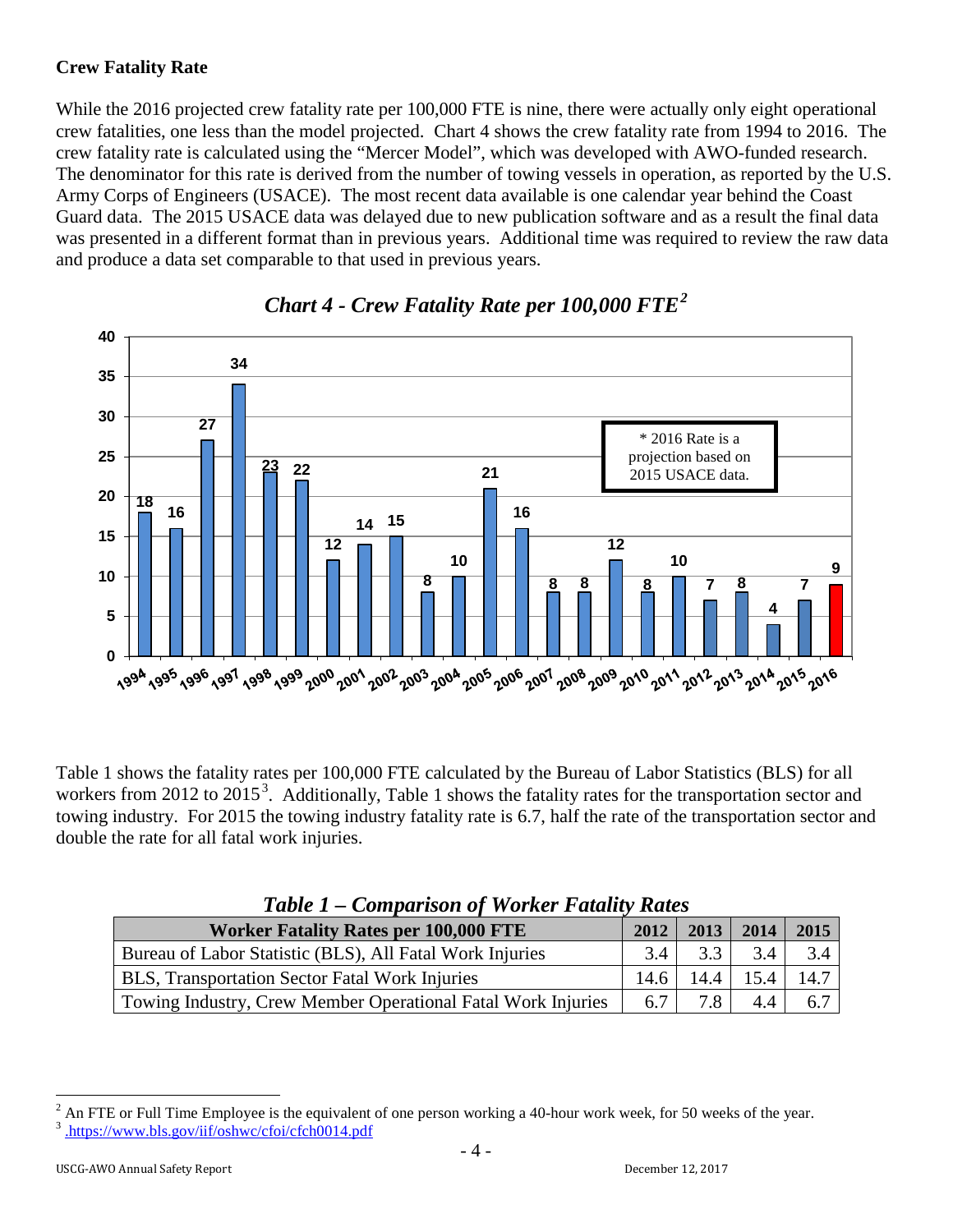### **Oil Spill Volumes**

According to Coast Guard records, 32,202 gallons of oil was spilled as a result of 64 tank barge pollution incidents in 2016. Chart 5 shows the total gallon quantity of oil spilled from tank barges for calendar years 1994 to 2016.



*Chart 5 – Oil Spilled from Tank Barges*

The largest spill was the result of an allision between a tank barge and the Subsea7 dock in Port Isabella, TX. The UTV CAPT JIM GREEN was attempting to dock pushing two tank barges when overtaken by wind. The allision resulted in a 6' X 2' gash opening the #3 cargo tank above the waterline, releasing 24,948 gallons of ultra low sulfur diesel into the channel. This spill accounted for 77% of the total volume spilled in 2016.

The second largest spill was the result of an allision between the UTV AMY FRANCES, pushing six tank barges, and the Vicksburg-Vidalia Dual Bridge. The allision and damage resulted in the release of 4,696 gallons of slurry oil into the Mississippi River. This spill accounted for 15% of the total volume spilled in 2016.

The third largest spill of 1,470 gallons, and only other spill greater than 1,000 gallons, was the result of overfilling a tank barge at Houston Fuel Oil Tanking Dock #7 during cargo operations. This spill accounted for 5% of the annual total.

These three spills accounted for 97% of the total volume of oil spilled from tank barges in 2016. Table 2 shows the number of oil spills by spill size.

| <b>Gallons of Oil Spilled</b> | Number of Oil Spill Events (spill amounts in gallons) |
|-------------------------------|-------------------------------------------------------|
| More than 1000                | $3(25k, 4.7k \& 1.5k)$                                |
| 101 to 1000                   | 2(380, 251)                                           |
| 1 to 100                      | 49                                                    |
| Less than 1                   | 10                                                    |

*Table 2 – Oil Spills by Spill Size, CY2016*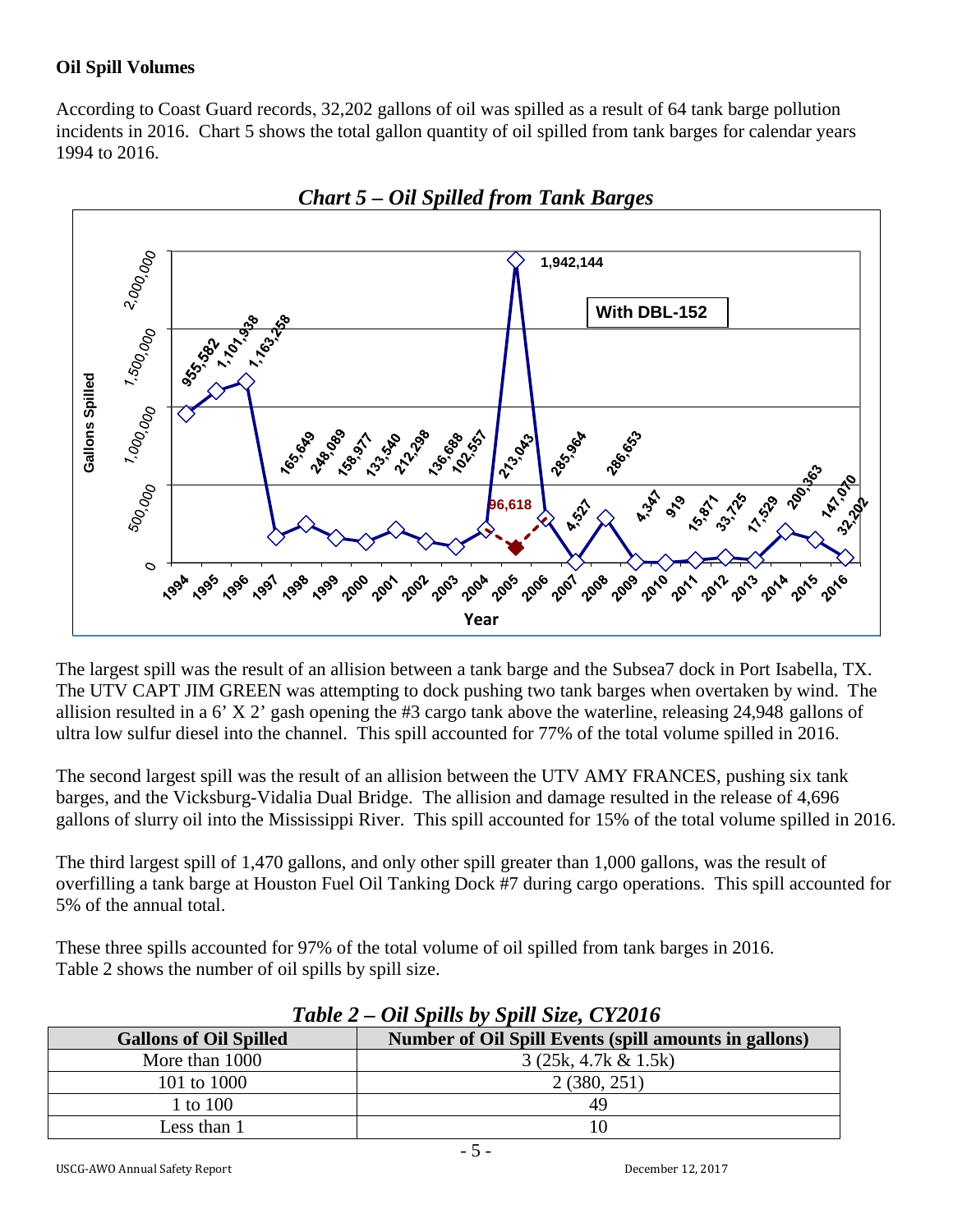## **Oil Spill Rate**

The projected oil spill rate for 2016 is approximately one gallon of oil spilled per 2,160,000 gallons transported, or 0.42 of a gallon spilled per million gallons of oil transported. Chart 6 shows the oil spill rates from 1994 to 2015 and the projection for 2016.

The tank barge oil spill rate is calculated using Coast Guard spill data, along with data from the annual U.S. Army Corps of Engineers (USACE) publication "Waterborne Commerce of the United States,"<sup>[4](#page-5-0)</sup> Part 5, Table 2-3. The latest publication available is for calendar year 2015; therefore, the 2016 spill rate is a projection based on 2015 data.

In 2015, the USACE reported 283.0 million short tons, or approximately 77.5 billion gallons, of oil was transported by barge on U.S. waterways. That amount represents 81.7% of all oil and petroleum products carried on domestic waterways. In 2015, the amount of oil transported by barge increased by 4.1 million short tons or 1.1 billion gallons. This represents a 1.0% increase over 2014.



# *Chart 6 - Gallons of Oil Spilled by Tank Barges Per Million Gallons Transported*

The 1.0% increase in the amount of oil transported by barge and the decreased amount spilled in 2015 resulted in a decrease from 2.6 to 1.9 in the oil spill rate. If 2015 oil transportation volumes remain the same for 2016, then the projected rate for 2016 will be 0.42 gallons of oil spilled per million gallons transported, a significant improvement over 2014 and 2015 oil spill rates.

Overall, the oil spill rate continues to be relatively low considering the volumes transported, and the fact that oil transportation volumes by barge have steadily increased since 2011 (a 22% increase over the last 5 years).

<span id="page-5-0"></span><sup>&</sup>lt;sup>4</sup> [http://www.navigationdatacenter.us/wcsc/pdf/wcusnatl15.pdf.](http://www.navigationdatacenter.us/wcsc/pdf/wcusnatl15.pdf)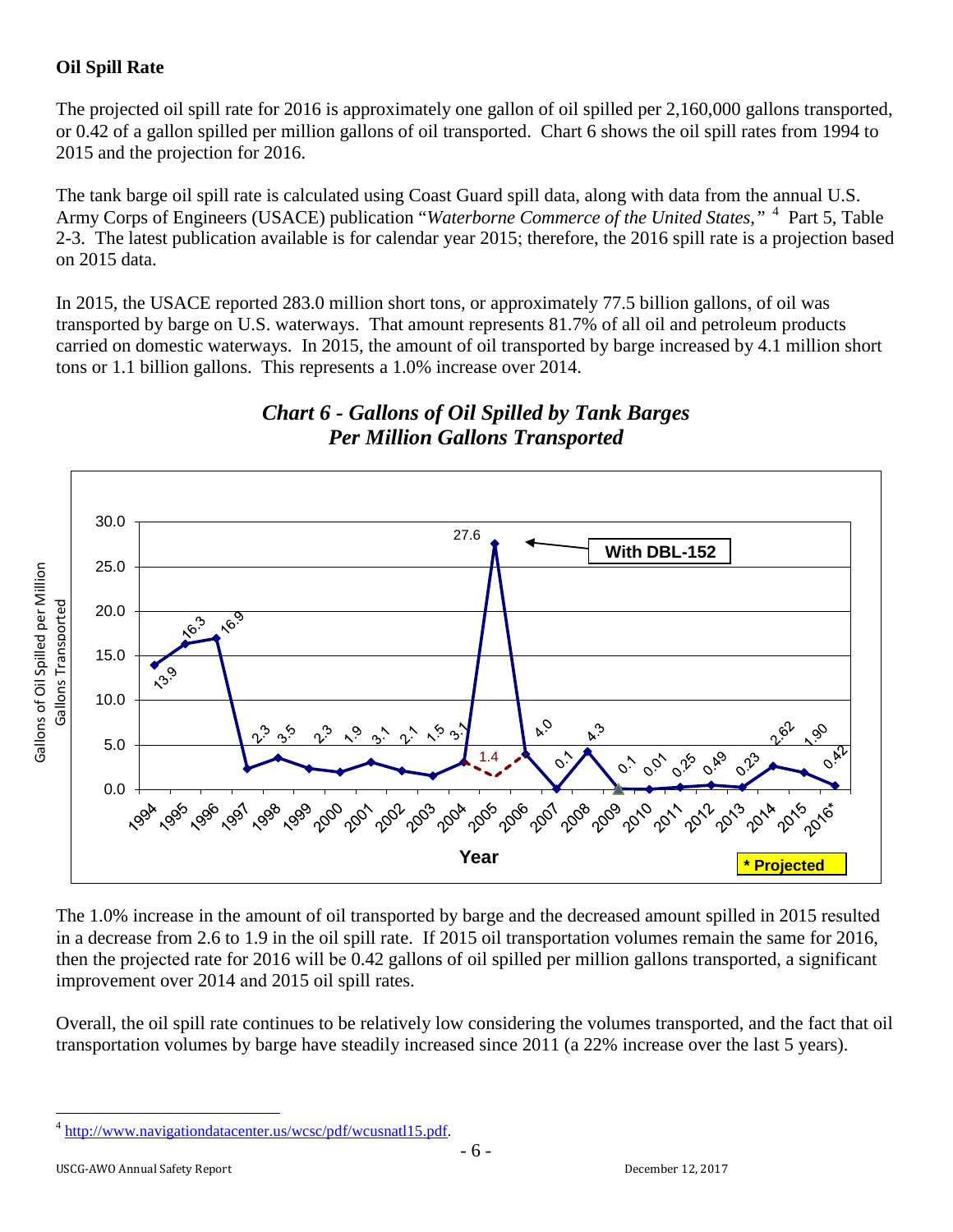#### **Severity of Vessel Incidents**

A vessel incident is defined as one involving a towing vessel or barge engaged in carrying freight. Incidents where ONLY a crew member death, personnel injury or operational oil spill occurred, without a precipitating or associated towing vessel or barge incident, are not included in this measure since they are included in other sections of this report.

Charts 7 and 8 show the number of towing vessel incidents reported and classified by the AWO-USCG Severity Scale. The Severity Scale was developed by the National Quality Steering Committee. The Severity Scale and description is provided at the end of this report. Towing vessel incidents include ALL reportable marine casualties that involve a towing vessel or barge involved in freight movements. Tugs and barges involved in the construction, dredging and other service industries are not included. Each incident is counted only once, regardless of the number of involved vessels or recorded events.

In 2016, there were 1,231 towing vessel incidents, of which 84% were classified as low severity incidents. Medium and high severity incidents represented 10% and 6%, respectively. There was a 12.8% increase in investigated incidents from 2015 to 2016. The number of medium and high severity incidents remains fairly consistent over the years.

Our review of the data verifies that some previously reported low severity incidents are no longer required to be reported due to Marine Casualty Reporting Navigation and Inspection Circular (NVIC) 15-01. This NVIC clarified and increased the requirements for low severity incident reporting. As a result, there are fewer lower severity incidents allowing investigators to spend more time and give greater scrutiny to medium and high severity incidents. Also, changes incorporated into the new MISLE 5.0 system allowed for a more detailed and accurate classification of data. As investigators are becoming more familiar with the robust documentation features in the new MISLE System, casualty reporting will be more refined.



The Coast Guard will continue to monitor its data to determine if other issues are affecting reporting.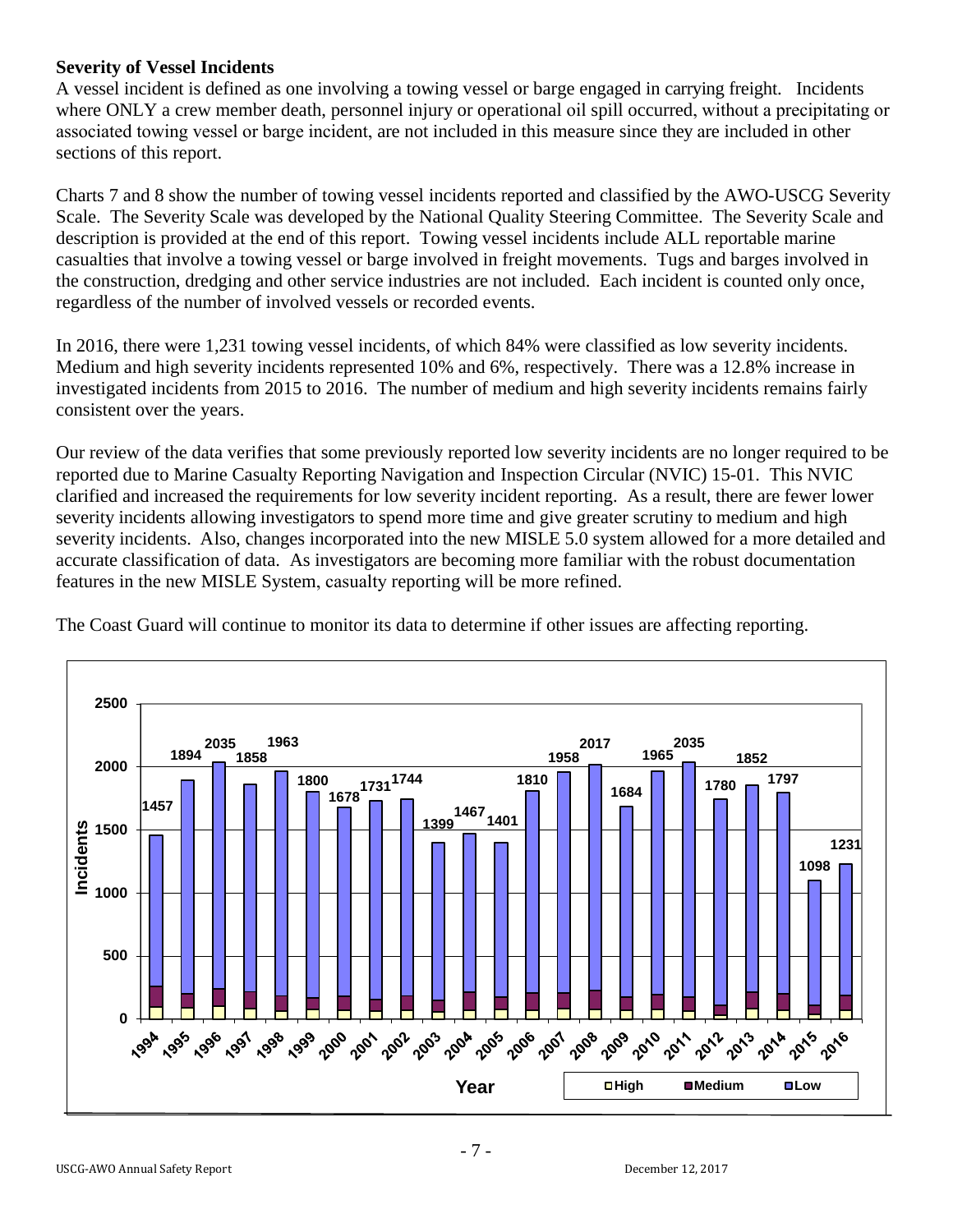Other maritime industry segments have experienced a decrease in the number of reported incidents. Between 2014 and 2016 there has been a 42% reduction in all Reportable Marine Casualties reported to the Coast Guard. Over the same period, the towing vessel industry experienced a 32% reduction in reported incidents.

From 2015 to 2016 the total number of reported towing vessel incidents and the combined number of medium and high severity incidents increased equally by 12%.

The annual safety report prepared in 2016 showed a spike in medium and high severity incidents in 2015. After a closer inspection it was discovered that a 2014 MISLE system upgrade created a more detailed vessel description introducing industrial, construction and dredging vessel incidents into the data set. These industry segments had not been included previously because those vessels are not the focus of the Coast Guard-AWO Safety Partnership. Also, it was discovered that personnel casualty and pollution incidents not involving a towing vessel or barge incident were included in the data set. The errors for 2015 were corrected in this report.



*Chart 8 - Medium and High Severity Towing Vessel Incidents*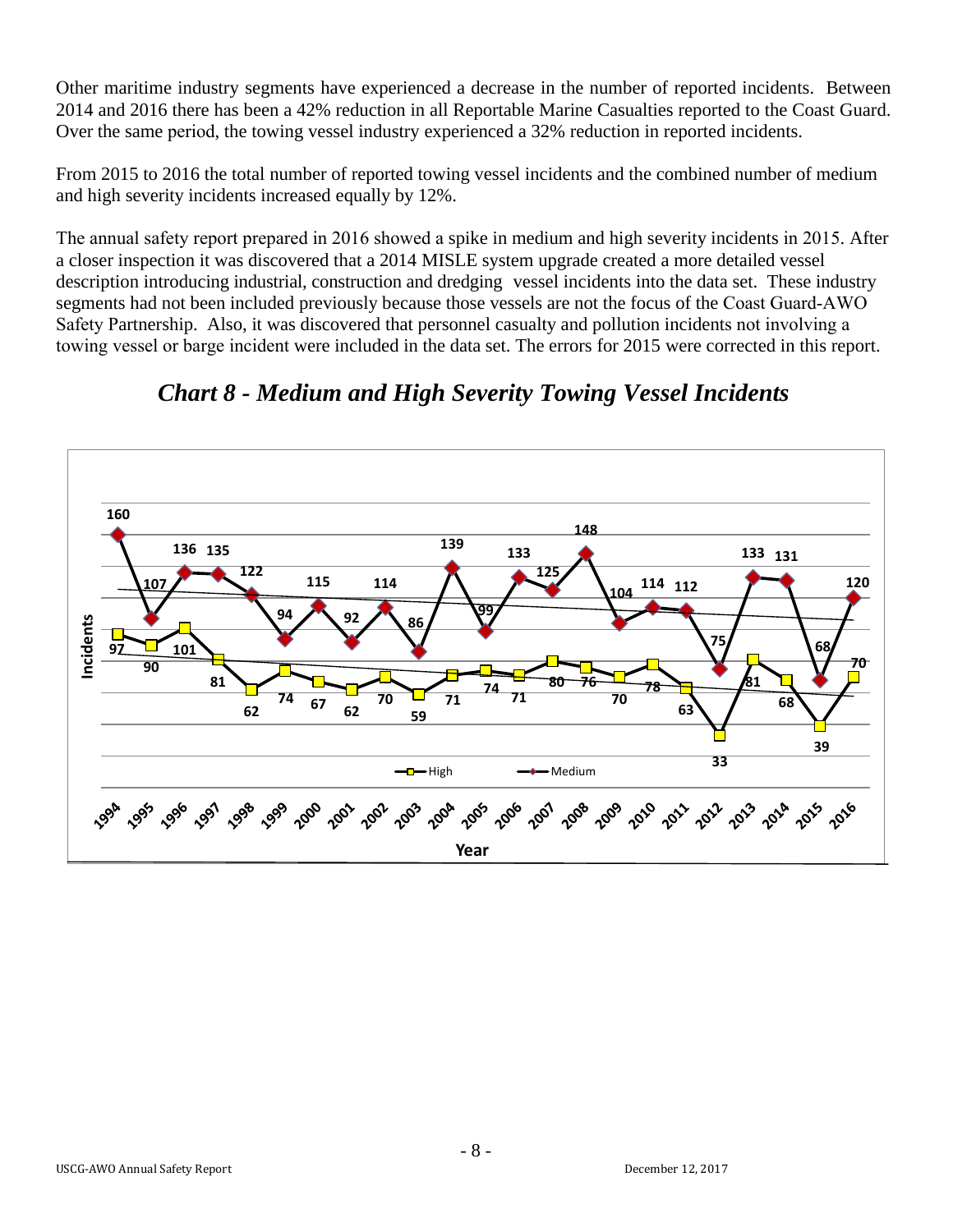Chart 9 shows the number of medium and high severity incidents by the initial event<sup>[5](#page-8-0)</sup> for 2001 to 2016 excluding incidents involving only a personnel casualty or pollution. The 16 year trend shows an allision initiated 31% of all medium & high severity incidents. Also, an initial event recorded as a collision, allision or grounding accounted for 53% (1,622 of 3,077) and material failure accounted for 20% of all towing vessel medium and high severity incidents.



*Chart 9 - Medium & High Severity T/V Incidents by Initial Event (CY2001 to 2016)* 

<span id="page-8-0"></span><sup>&</sup>lt;sup>5</sup> The Coast Guard's MISLE system is designed to document marine casualties as a series of events, with corresponding locations, involved vessels and other details. The "Initial Event" is the description of the event as recorded by the Coast Guard in the incident notification.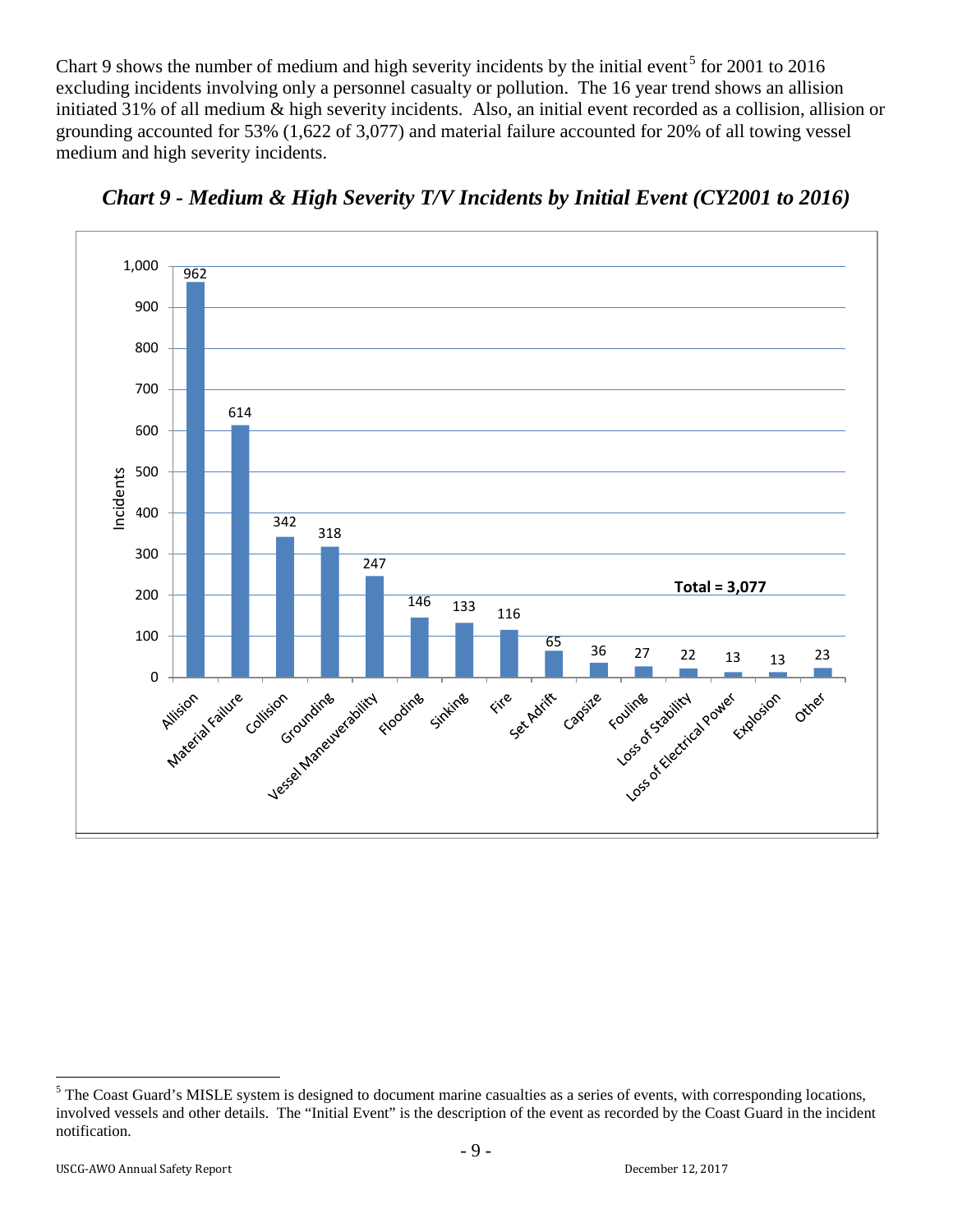## **Crew Member Injuries**

In 2005 the Coast Guard began documenting injury severity with each incident investigation. A description of the injury severity scale is provided at the end of this report.

In 2016 there were 100 injuries involving 98 incidents, down from 109 injuries in 2015, involving a crew member where "vessel class" or "vessel service" was recorded as "towing vessel" or "barge". The breakdown of injuries by severity is shown in Table 3. There were two incidents where two crew members were injured in each incident (one shackle/mooring line failure, one allision resulting in falls). These two incidents were the only multiple injury incidents involving crew members.

| <b>Lable 3 - Number of Injuries by Severity for CY 2015/2010</b> |      |      |          |  |  |
|------------------------------------------------------------------|------|------|----------|--|--|
| <b>Injury Severity</b>                                           | 2015 | 2016 | % Change |  |  |
| 5 - Critical                                                     |      |      | $-3.7%$  |  |  |
| 4 - Severe                                                       | 2    | 5    | $+3.2%$  |  |  |
| 3 - Serious                                                      | 23   | 20   | $-1.1%$  |  |  |
| 2 - Moderate                                                     | 46   | 39   | $-3.2%$  |  |  |
| 1 - Minor                                                        | 34   | 36   | $+4.8%$  |  |  |
| Total                                                            | 109  | 100  | $-8.3%$  |  |  |

In 2016 there were no injuries that met the critical severity threshold. Also, between 2015 and 2016 there was a small decrease (-1.8%) in the "most significant" category, combining serious, severe and critical in nature.

Chart 10 summarizes crew member injuries by severity for calendar years 2006 – 2016. From 2006 to 2016, 72% of injuries were either minor or moderate in severity. This compares similarly to 2016 data, where 75% of injuries fall into these two categories. There has been a slight increase in minor and moderate injuries over the past 2 years.

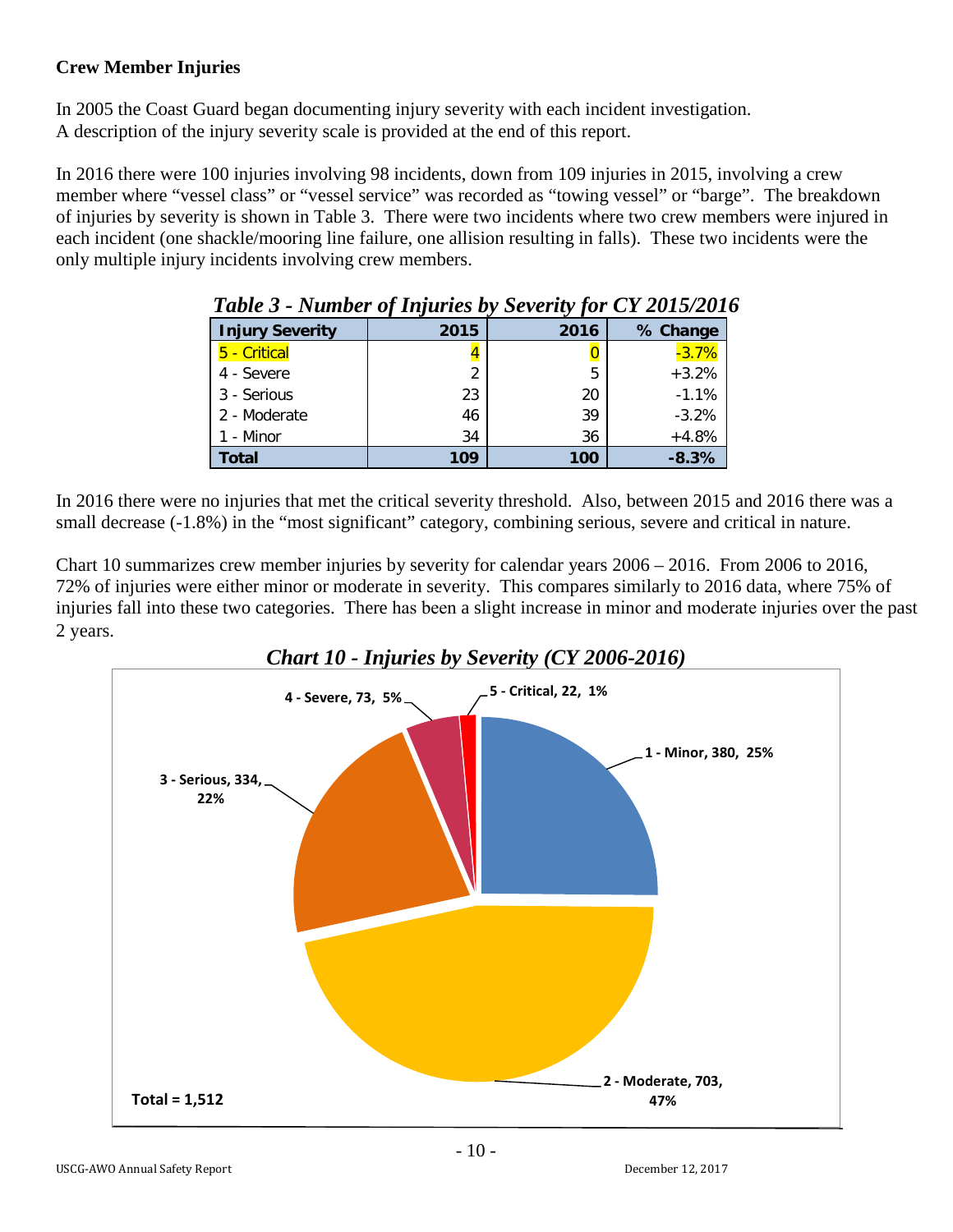Chart 11 shows the number of injuries by accident type associated with injuries in all severity categories and those involving the most significant injuries (combining the three highest severity categories: 3- Serious, 4- Severe, and 5- Critical). A Fall onto Surface is the leading accident type in the data sets, 28% in all injuries and 34% in the most significant injury category.

Accident types most associated with injuries in the most significant category in frequency order are:

- Fall onto surface,
- Line handling/caught in lines,
- Crushed between objects, and
- Struck by moving object.



# *Chart 11 - Injuries by Accident Type (CY2006 – 2016) [6](#page-10-0)*

<span id="page-10-0"></span><sup>6</sup> In 2005 the Coast Guard adopted the injury severity metrics (1 -5) developed by the Department of Transportation into the MISLE system. Commencing in 2006, the severity scale was used to breakout and analyze the most significant  $(3, 4 \text{ and } 5)$  injuries.